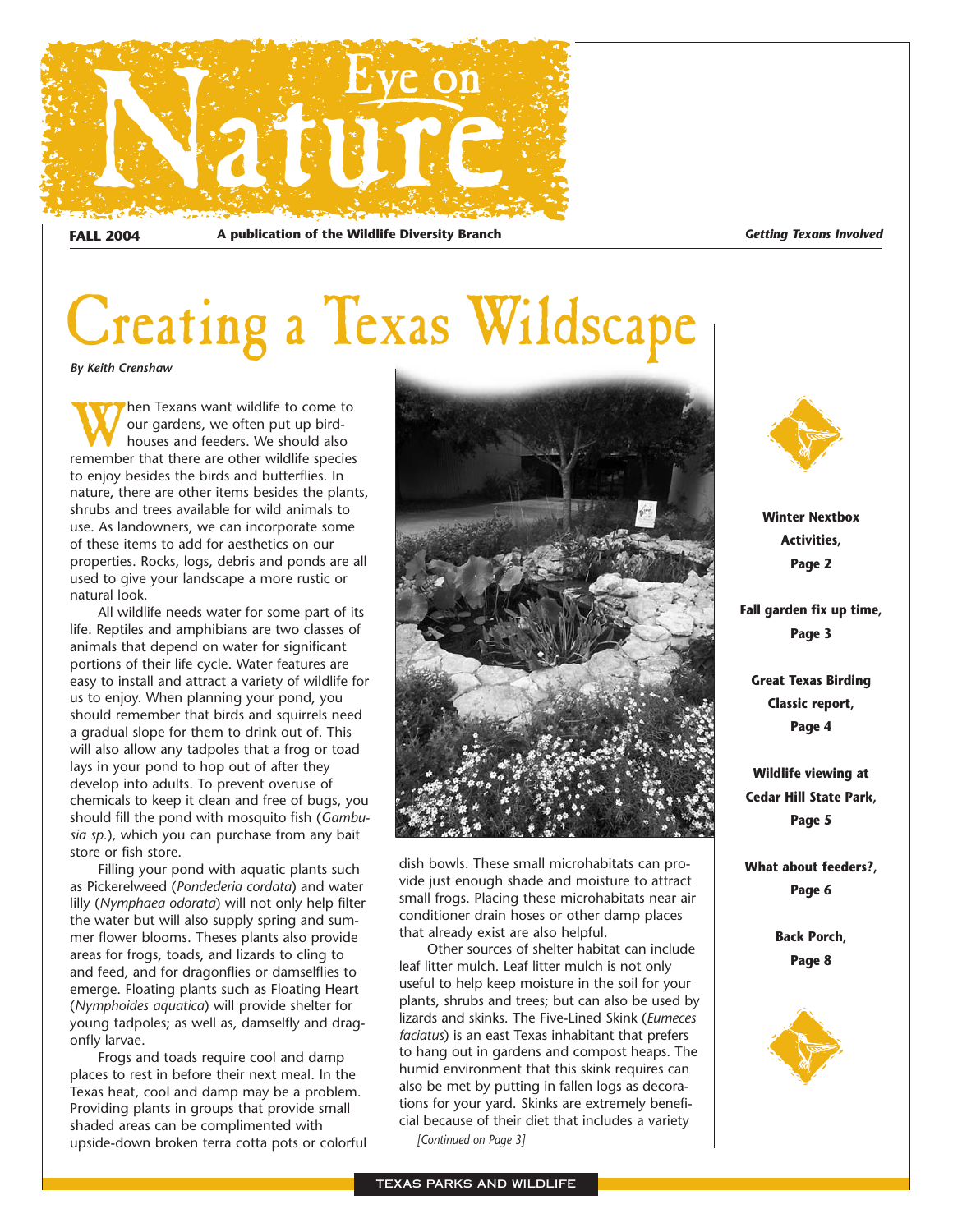

**Eye On Nature Fall, 2004**

**Texas Parks and Wildlife Department** *To manage and conserve the natural and cultural resources of Texas and to provide hunting, fishing and outdoor recreation opportunities for the use and enjoyment of present and future generations.*

#### **GOVERNOR OF TEXAS Rick Perry**

**COMMISSION Joseph B.C. Fitzsimons, Chairman** San Antonio **Alvin L. Henry, Vice-Chairman** Houston **J. Robert Brown** El Paso **Ned S. Holmes** Houston **Peter M. Holt** San Antonio **Philip Montgomery** Dallas **John D. Parker** Lufkin **Donato D. Ramos** Laredo **Mark E. Watson, Jr.** San Antonio

**Lee M. Bass, Chairman-Emeritus**  Fort Worth

> Executive Director **Robert L. Cook**

Wildlife Division Director **Mike Berger**

#### **EYE ON NATURE STAFF Mark Klym Editor**

**John Herron Production Manager**

**Texas Parks and Wildlife Department receives federal financial assistance from the U.S. Fish and Wildlife Service. Under Title VI of the Civil Rights Act of 1964, Section 504 of the Rehabilitation Act of 1973, Title II of the Americans with Disabilities Act of 1990, the Age Discrimination Act of 1975, and Title IX of the Education Amendments of 1972, the U.S. Department of the Interior and its bureaus pro**hibit discrimination on the basis of race, color,<br>national origin, age, disability or sex (in educational<br>programs). If you believe that you have been dis-<br>criminated against in any Texas Parks and Wildlife<br>Department prog **desire further information, please call or write: The U.S. Fish and Wildlife Service, Office for Diversity and Civil Rights Programs - External Programs, 4040 N. Fairfax Drive, Webb 300, Arlington, VA 22203, (703) 358-1724.**



**Activities**

Autumn through early winter is the "off season" for small cavity-nesting birds,<br>including bluebirds. Whether you hav<br>one nestbox (birdhouse) or one hundred, season" for small cavity-nesting birds, including bluebirds. Whether you have there's no need for "Empty Nest Syndrome!" You can still be actively involved in lending a helping hand to nature by adding more nestboxes; repairing and improving nestboxes; making temporary adjustments to nestboxes for the conditions of winter and early spring; and, preparing each nestbox for the next nesting season.

"Today" is always the best time to install a nestbox. This answer is particularly applicable when temperatures drop into the 70s, creating more comfortable working conditions. Pick a cool day and enjoy being outdoors while you put up a nestbox. If your nestbox isn't seen by a cavity-nester within hours, it will certainly be spotted before nesting season.

Unless you live in an area with a high population of House Sparrows, add a first, second or third nestbox where you can see it often and enjoy any native birds it attracts. Find a vista where you look out during the spring, and add a nestbox within the field of view. This might be a kitchen window, a computer desk, an easy chair, or a porch swing.

Adding a nestbox in a spot with appropriate habitat away from your property, where you can monitor about once a week during "season" will give others in your community the joy of catching sight of a bluebird or other cavitynesting bird. You might receive a phone call of appreciation from someone who sees a bluebird for the first time! Think of possible instillation sites … country cemetery, park, golf course, churchyard. "Planting" a nestbox is akin to planting wildflowers along a roadside!

This is the season when nestboxes can be removed for a few days to add a fresh coat of weather sealant or paint, without affecting the nesting process. Invite a child alongside to dip a brush into the paint and stroke the paint

Winter Nestbox

#### *By Pauline Tom*

(light-colored) onto the box. Let the child know that he/she is "helping the birds" because some birds cannot raise a family unless they have a "hole."

Temporarily adding weather stripping to the vents on one side of a nestbox will obstruct the ventilation, helping to prevent freezing. On a severe night, one or more birds will sometimes enter a nestbox for protection. The first eggs of the season in Texas are laid in February, when protection from freezing may be needed.

Why not seal the vents on both sides for the winter? That would work, too. But, leaving the vent on one side open might provide a warm invitation to a winter home for a Pipistrelle bat.

Before birds begin selecting nesting sites (as early as December), visit each nestbox with a "nestbox preparation" kit, which might include:

- $\blacksquare$  hammer, screwdriver and caulk for minor repairs;
- $\blacksquare$  wide spatula and plastic bag to remove any remaining old nests and droppings;
- sandpaper and carnuba wax  $-$  to make the pole slick;
- Tanglefoot (a sticky product found at some nursery stores) or grease – to add to the pole to deter predators and prevent fire ants from gaining access to the nest;
- Bright fingernail polish  $-$  to add to the tip of the nail or screw that closes the box so it can be easily found if it drops;
- $\blacksquare$  Bar of Ivory soap to rub on the interior roof to deter wasps from attaching a nest; In February, nesting can begin. So, it's

time to start weekly "monitoring," and record keeping. Until you're certain that incubation has begun, avoid looking in the nestbox early in the morning, because this is the time when egg laying usually takes place.

The nesting season brings the magical time when you and those you mentor have the opportunity be up close and personal (within inches!) of an amazing process … egg to tiny newborn hatchling to fully feathered and almost-full grown and ready to fly fledgling … in the course of a few weeks.

Time spent tending to nestboxes in the off season will mean more time to breathe in the awe and wonder of cavity-nesting birds in nesting season.

For more information on how to build and install nestboxes in Texas for best results see www.texasbluebirdsociety.org.

**Pauline Tom is a board member with the Texas Bluebird Society out of Mountain City, Texas**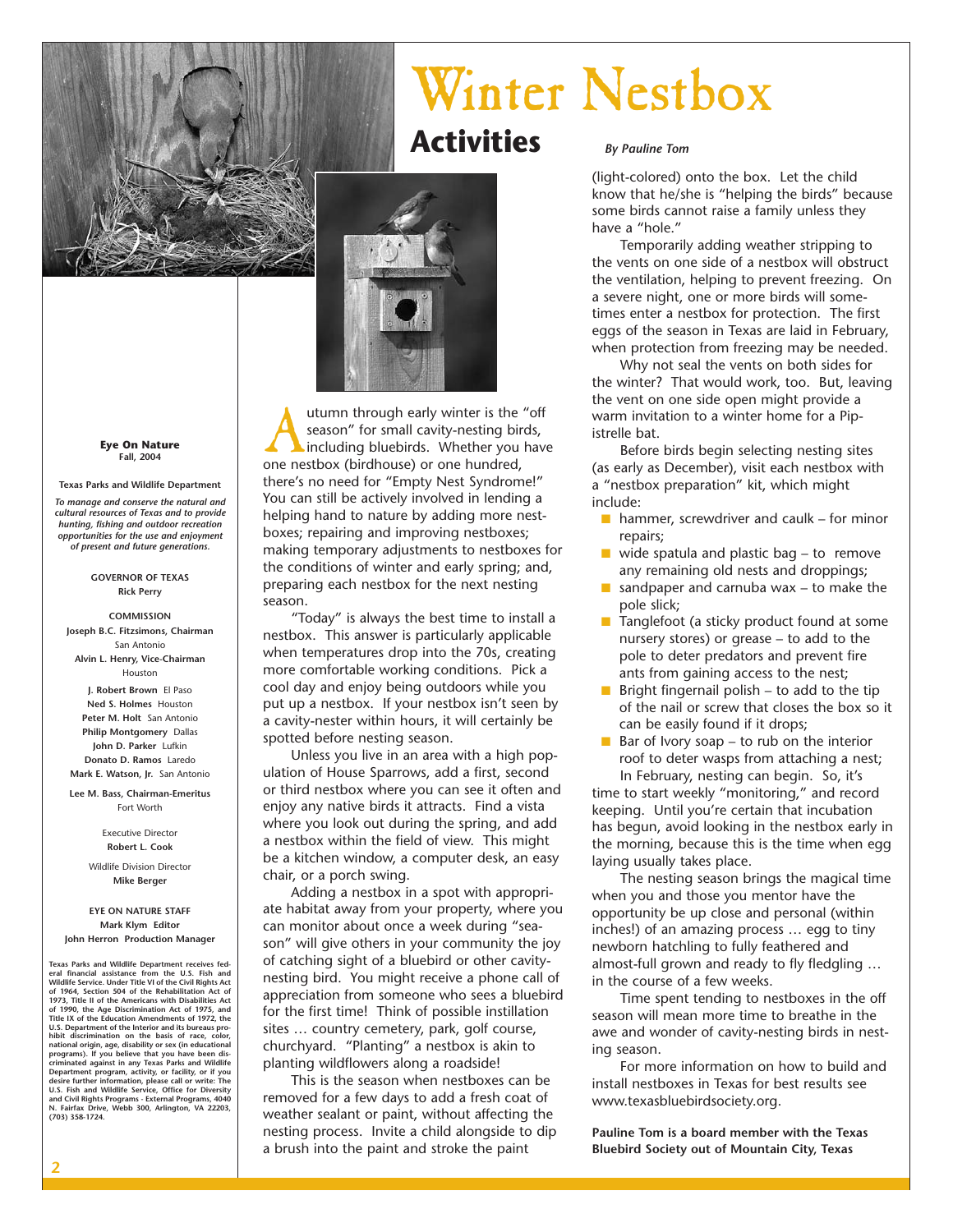#### *[Creating a Texas Wildscape Continued]*

of insects and their larvae that feed on your landscape plants; as well as spiders and even small mice.

The green anole (*Anolis carolinensis*) is a common component of the Texas landscape. This small lizard is regularly spotted on fence posts, on walls of buildings, or climbing up and down trees. Green anoles are commonly mistaken for chameleons. While it is not a true chameleon, the green anole can change from bright green to dark brown and any combination in between. Green anoles, like skinks, eat a lot of insects and small spiders. The most common characteristic of the green anole is the dewlap beneath their mouth that when extended displays a bright pink. You will often see them spreading their dewlap and doing push ups on fence lines.

Other benefits of a pond are the other wildlife that will use it for a drink. The opportunity for closer observation of squirrels and birds or the colorful flight of dragonflies and damselflies will be all the reward necessary. Seize the opportunity to attract these wonderful animals to your landscape. Not only do they benefit you by eating a lot of the bugs that you and I think of as pests, but also will make your evenings more musical with their night sounds.



For more information about Texas Wildscapes, please visit the website at www.tpwd.state.tx.us/nature/wildscapes/

For more information about frogs, toads and lizards of Texas, please visit the website at

www.tpwd.state.tx.us/nature/education/tracker/amphibians/

**Keith Crenshaw is one of the Urban Biologists working out of the Houston urban office.**



ach summer our plants get<br>
exposed to too much or to<br>
rain, insect invasions, stron<br>
storms and maybe a little human exposed to too much or too little rain, insect invasions, strong storms and maybe a little human neglect. Fall is the time to start correcting what didn't work out and to continue to improve on what is working. Maybe this will be your first try at creating your own wildscape habitat. Just what is a wildscape habitat? For each of us it may be a little different, but basically it always has the same components — food, water and shelter resources for your birds and other native animals. For those of us getting ready to do our fall fix up, we need to keep the same basics in mind food, water and shelter.

My home garden has a small continuous water drip, mostly native plants that provide bird and animal food, plus



enough shrubs and trees that my wrens, cardinals and squirrels all raise families each year. I supplement natural food with several feeders.

I have also created a certified Wildscape garden at Sea Center Texas Coastal Hatchery in Lake Jackson. Recently it was certified as a Demonstration Habitat Garden. The sites include a large hummingbird and butterfly native garden, and a wildflower garden.

#### *What do you do first?*

I would first consider adding new plants, trees or shrubs. Care should be taken to research their viability in your area. Most Texas Extension Cooperative services have a list of plants that work best in your area. A good list of native plants can be found in *Texas Wildscapes: Gardening for Wildlife* and *Native Texas Plants* by Sally and Andy Wasowski has some great photos to help with your selection. Make sure you understand how big they will grow. Every year I look at the trees I planted too close to my house some 25 years ago and wish I had known then what I do today. Plant trees and shrubs according to what the maximum growth will be. Avoid the urge to plant too close and too many.

If you plan to plant native wildflowers, fall is the time to get the seeds in

the ground. Get seeds in late summer and start preparing the soil. Most of the Texas native seed companies can provide you with the best seed mixture for your climate zone and also give detailed instruction on how to prepare the soil and plant the seeds. Be careful though, some of these

mixes are heavily combined with Californian species. You can also scout areas close to your property where native flowers are present and collect



seeds from those plants as their genes are tolerant to your area.

Here are some simple wildscape care guidelines. Please note that several of these techniques are sometimes called Xeriscape gardening, or water efficient gardening.

- Plant mostly native plants found in your area. If they are not successful, then try something new.
- Each plant should have some purpose — food source for birds or butterflies or their larvae, shade, shelter, color…

*[Continued on Page 6]*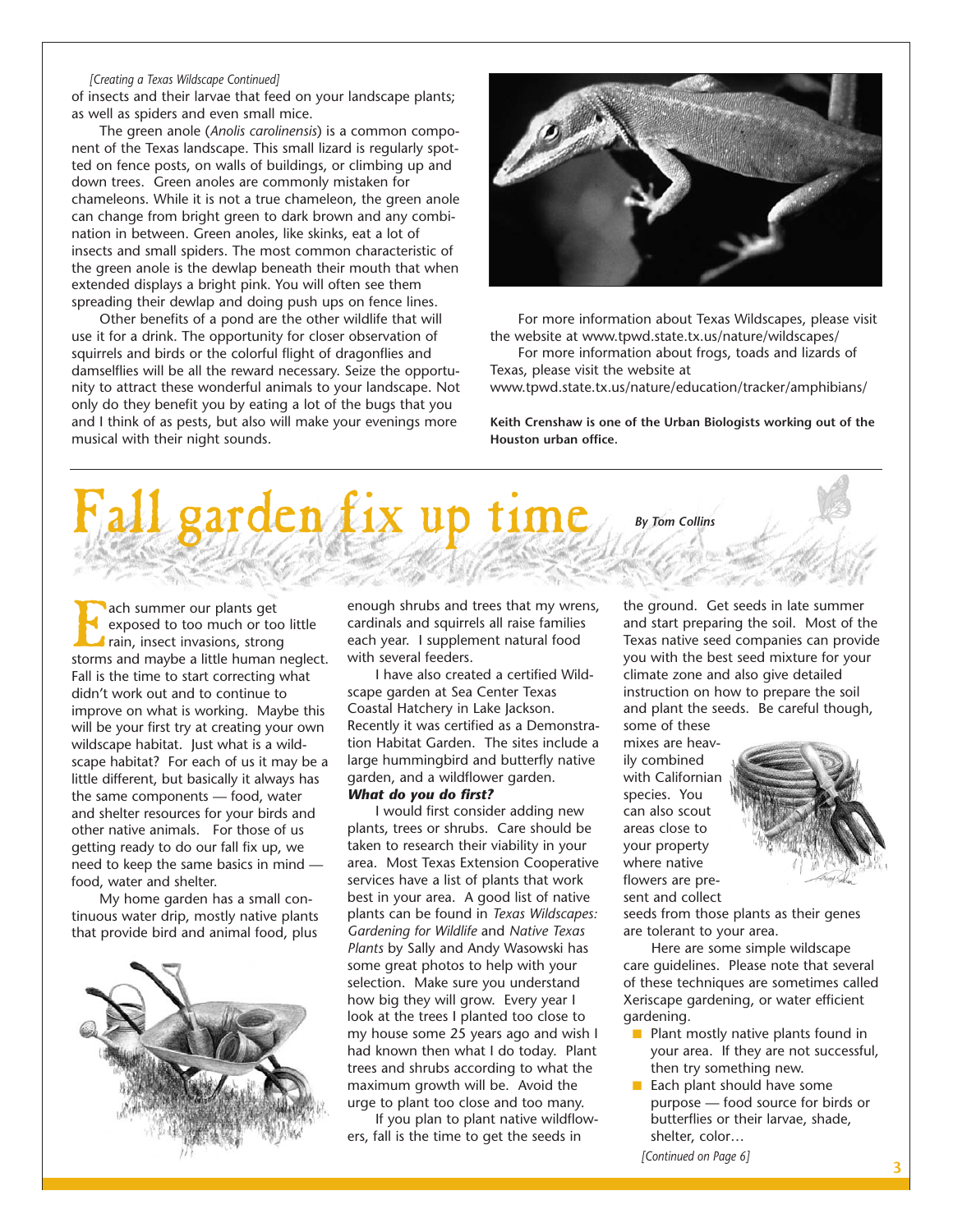# Great Texas Birding Classic Report

*By Shelly Scroggs*

The 8th Annual Great Texas Birding Classic was a<br>huge success! Thank you to all of our participar<br>sponsors and host communities for their suppor<br>of our effort to conserve coastal habitat and wildlife ald huge success! Thank you to all of our participants, sponsors and host communities for their support of our effort to conserve coastal habitat and wildlife along the Great Texas Coastal Birding Trail.

New this year, the Great Texas Birding Classic created the Outta-Sight Song Birder Tournament for blind and visually impaired birders. Teams of 3-5 people participated (a maximum of one blindfolded sighted person was allowed per team) and bird species counted were identified by sound only. Thank you to the Valley teams who



helped get this fledgling tournament off of the ground this year. We hope to expand this tournament to all sections of the coast in 2005.

- 294 people took part in the competition
- 56 teams from 13 states and the District of Columbia participate in the event
- 19 youth teams, 11 Big Sit! teams and 3 teams in our newest category, the Outta-Sight Song Birder Tournament for blind and visually impaired birders
- The combined species total seen or heard by all teams during the Birding Classic this year was 359! 255 species were counted on the lower coast, 290 species on the central coast and 266 species on the upper coast.

The real winners of the Great Texas Birding Classic are the birds and the habitat that supports them. Through increased awareness of birding and nature tourism, we hope to bring to light the importance of habitat conservation. This awareness, along with the money donated directly to habitat conservation projects each year, will preserve and protect important coastal habitat for many years to come. Over the past eight years, winning teams have donated \$402,000 to avian habitat conservation along the Great Texas Coastal Birding Trail through our Conservation Cash Grand Prize grants!

For more information about the Great Texas Birding Classic, please visit out our Web site www.tpwd.state.tx.us/gtbc. E-mail or call the Birding Classic staff to receive your copy of this year's Winners Report at gtbc@tpwd.state.tx.us or (888) TX-BIRDS.

**Shelly Scroggs is the new Nature Tourism Coordinator after her successful tenure as coordinator of the Great Texas Birding Classic. Shelly works out of the Austin office.**

**Projects selected by the 2004 Great Texas Birding Classic winning teams include the following:**

#### **Weeklong Tournament**

#### **\$20,000 – Donated by the ConocoPhillips Cranes and the Swift WildBirders**

Packery Channel Sanctuary Protection – Submitted by the Audubon Outdoor Club of Corpus Christi. This Audubon Outdoor Club of Corpus Christi, Inc., project will protect and manage remaining undeveloped lots in a housing subdivision on Padre Island, creating an island of green for neotropical migrants.

#### **\$12,000 – Donated by the Environmental Partners**

Dickinson Bay Bird Island Restoration – Submitted by Galveston Bay Foundation. This restoration project is intended to replace one of the islands that has eroded from Dickinson Bay over the past six decades, restoring the colonial waterbird habitat associated with it.

#### **\$9,000 – Donated by the Butcherbirds**

Quintana Island Habitat Enhancement – Submitted by the Gulf Coast Bird Observatory. This project will revegetate previous land acquisitions with mature native trees and understory vegetation as well as create one or more freshwater ponds.

#### **Upper Texas Coast**

#### **\$3,000 – Donated by the Loonatics**

Texas Point NWR Woodlot Restoration – Submitted by Texas Point National Wildlife Refuge. This restoration project will create a coastal woodlot to provide stopover, rest and refueling habitat for migratory songbirds through the planting of quick-growing and long-term native tree seedlings.

#### **Lower Texas Coast**

**\$3,000 – Donated by the Swarovski/WBC Roadside Hawks** Photogenic Water Features – Submitted by the World Birding Center – Estero Llano Grande State Park. This project will provide funds for the building of three solar powered ponds.

#### **Central Texas Coast**

#### **\$3,000 – Donated by Team Audubon**

Blucher Audubon Center Migrant Songbird Habitat Restoration – Submitted by Audubon Texas (in partnership with Coastal Bend Audubon Society). This project will provide funds for the purchase of pond supplies, native plants and interpretive signs and plant labels.

#### **Lone Star Bird Award**

#### **\$1,000 – Donated by Swarovski Sitting Hawks**

South Padre Island Migratory Bird Sanctuary (submitted by the Valley Land Fund). Money is to be used for habitat restoration.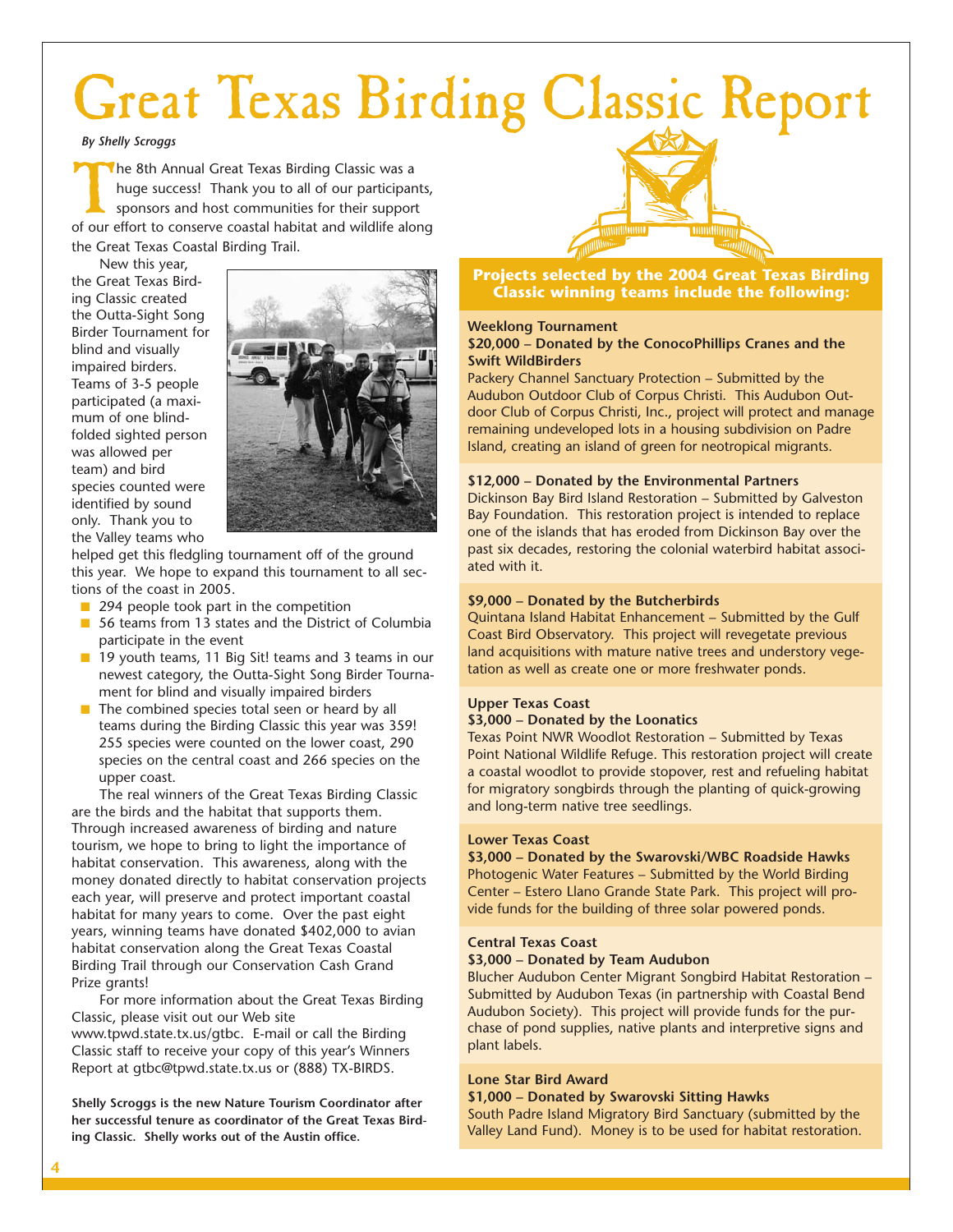## Wildlife Viewing **at Cedar Hill State Park**

*By Linda Dunn*

**Tor people living in the Dallas/Ft. Worth area, Cedar Hill** State Park (CHSP) is a refuge from the hustle and bustle of the city. The 1,826 acres, designated as a nature preserve, provides excellent opportunities for wildlife viewing and enjoyment. The diverse habitats found at CHSP support a variety of wildlife. Tall and mid-grass prairies, escarpment Oak-Juniper forest, remnant Post Oak savanna, bottomland hardwood forest and Hackberry-Elm successional communities support a number of wildlife species.

With a substantial amount of land bordering both sides of the park, ample habitat is available for many mammals including fox, raccoon, beaver and in particular coyote and bobcat. A chance meeting with one of these two animals is likely here at the park. On some evenings, coyotes can be heard throughout the park. Save the raccoons, many of these animals are timid and are a challenge to locate. An unplanned sighting is more likely to happen when it comes to viewing the mammals at the park. Early mornings are the best time to catch a glimpse and sometimes get quite a long look at the park's more popular wildlife.

The variety of bird habitat and being in the path of the spring migration of the neotropical birds makes CHSP a popular destination for birders. Common birds such as the Northern Cardinal, Carolina Chickadee and Tufted Titmouse can be seen in the creek bottoms during the day. The Greater Roadrunner is easily spotted, running along the road or grassy field, hopping from tree branch to tree branch with crested head and long tail. With its blue head, bright green back and red under belly, the Painted Bunting is a favorite of those who come looking for birds. The Painted Bunting as well as the Scissor Tailed fly catcher, Indigo Bunting, Cedar Waxwing, Ruby-crowned Kinglet, and Chuck-will's-widow are all neotropical birds that can be found at Cedar Hill State Park. Although not seen for quite some time, a recent sighting of a Goldencheeked Warbler, an endangered species, was reported in March of 2004. For a quick birding trip, take a pair of binoculars and head to the Penn Farm. Eastern Bluebirds, Painted Buntings, Cardinals, Scissor-tailed Fly Catchers and the Tufted Titmouse are regularly seen at the farm.

The park is host to many reptiles as well. When walking the Duck Pond trail early in the morning, coming upon a bullfrog, red-eared slider or spiny soft-shelled turtle is not an uncommon occurrence. Another turtle found in both the Duck Pond trail and the Perch Pond is the Alligator Snapping turtle. Be careful! Legend has it that if grabs hold of your finger, it won't let go until it hears thunder!! The Western Box turtle can also be found at the park. The most often asked question concerning reptiles is "Do you have any poisonous snakes?" The answer is "Yes!" Venomous snakes are not the most popular as far as viewing, but are something to be mindful of. When walking the trails be aware of the Western Diamond Back Rattlesnake and Copperhead, especially if riding the mountain bike trails. The Texas Spiny Lizard can be seen sunning themselves, scampering across, and climbing upon the buildings and old farm equipment at the Penn Farm.



With a corridor of undisturbed terrain bordering both sides of the park, a substantial amount of land is available for wildlife to flourish in this area. Many opportunities are available to view wildlife from bird watching to chance meetings out on the trail. Enjoying wildlife not only comes with actually seeing it, but also through the whole experience of discovering it while out in nature. Whether it is the croaking of a bullfrog or the howl of a coyote, Cedar Hill State Park offers many opportunities to enjoy wildlife from the roadside, a hike on the trails or a stroll through the Penn Farm.

**Linda Dunn is an Exhibit Technician at Cedar Hill State Park in Cedar Hill.**



Texas Nature Trackers includes the various monitoring projects undertaken by the Wildlife Diversity Program across Texas each year. Some of the projects include the Monarch Watch, Amphibian Watch, Horned Lizard Watch and Texas Hummingbird Roundup. As the year draws to a close, please do not forget to send in your reports on observations for the 2004 season. Remember also that many of these programs start a new season early in the new year. Watch the TPWD Web site for new kits, or order your kit by sending your request to: **Texas Nature Trackers 3000 South I.H. 35 Austin, TX 78704**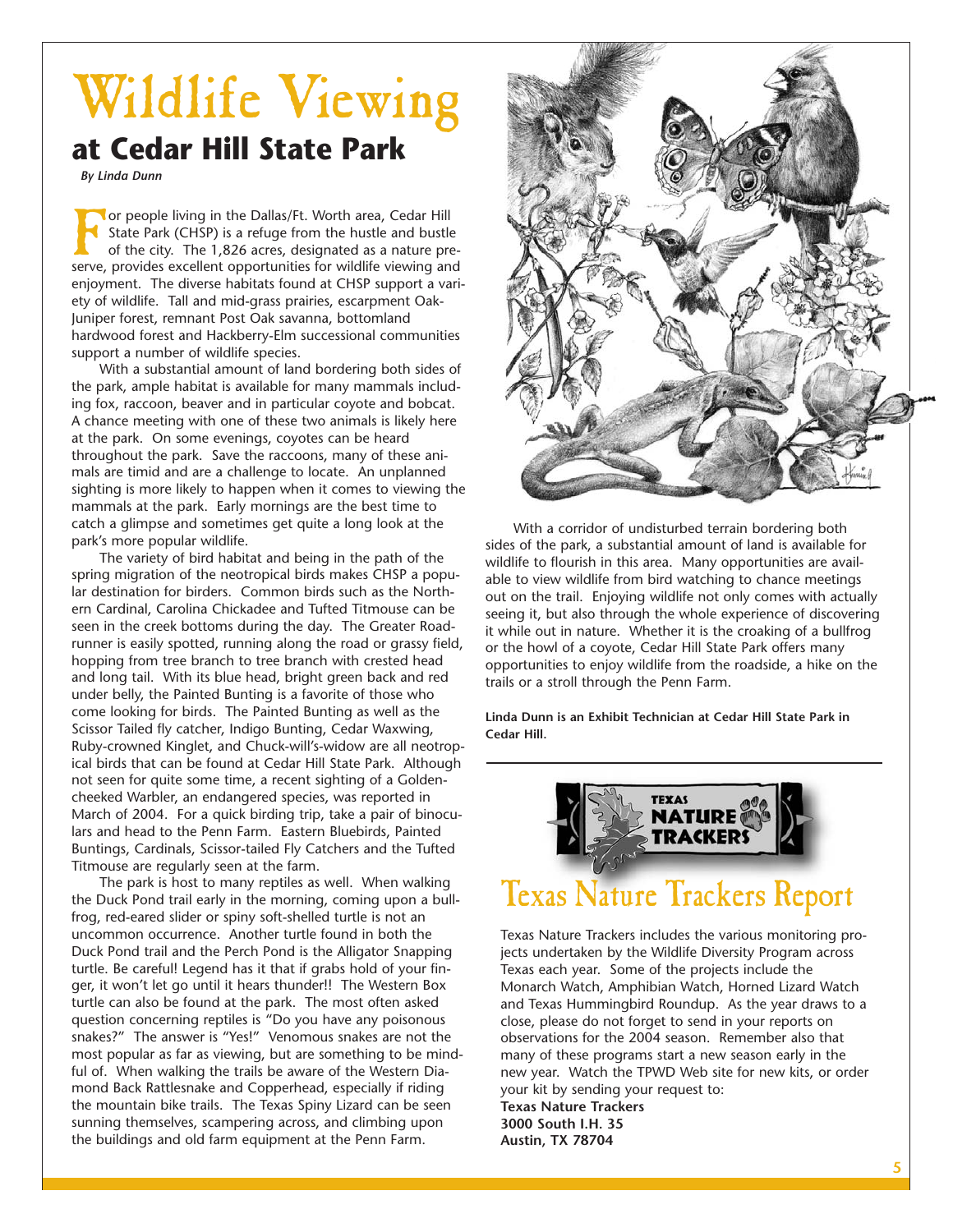## What about feeders? *By Mark Klym*

**Whenever the discussion of**<br>the question of whether to u<br>feeders or not is not far behind. While backyard habitats comes up, the question of whether to use arguments can be presented on both sides, the issue essentially comes down to a question of proper maintenance at the feeders and the quality of the foods provided in the feeders.

"Feeders lead to disease," "Feeders disrupt animal behaviors," "Feeders can cause unnatural concentrations of wildlife." These are just some of the many arguments that are presented encouraging people to avoid using feeders around wildlife. At the same time we have programs like the Hummingbird Roundup, Project Feederwatch, the Great Backyard Bird Survey and others that depend on feeder based information for valuable survey data. Where is the conscientious birder to turn? Is there an answer?

Any time a high concentration of one species is concentrated in a small area, the potential for infection is increased. Think about the last time you were on an airplane and someone in the back of the plane began coughing. What happened the next week? Even if you were the full distance of the plane away from them, you probably started coughing too! The same principle can

occur at the wildlife feeder if we are not careful. One way to minimize this is to clean feeders and the areas around them thoroughly on a regular basis. Rake the area below the feeders to remove spent seed hulls and feces. Wash and fully dry the feeders and their perches between filling. These pro-



cedures will help to reduce the probability of spreading infection.

Once in a while though, you may find an animal around your feeder that you just know is sick. The symptoms may be obvious, or the behaviors may be different. Whatever your reason for concern, the wise practice is to discontinue feeding, do a thorough cleanup and allow all concerned materials, including the ground, to dry thoroughly. Since some infections can be spread by contaminated foods, you may also want to replace the feed you have been using. Only then would I recommend resuming your feeding routines.

"Isn't it true that, if I use a feeder, the birds will not migrate?" This common question reflects the misconception that birds migrate because of a lack of food. Nothing could be further from the truth as is reflected by the marvelous migration pattern of the hummingbird! Hummingbirds of several species, including the Ruby-throated Hummingbirds, Rufous Hummingbirds, Calliope Hummingbirds and others, begin leaving the northern reaches of their ranges in mid to late June and early July. Residents of these areas know that their plants are often just coming into bloom, yet the birds are disappearing. *[Continued on Page 7]*

#### *[Fall garden fix up time Continued]*

- Use only native mulch. For my area that means hardwood mulch and not pine bark mulch. Our city has a mulch pile that is free to the citizens.
- Plants should require little or no watering once established. Be careful not to trim shrubs or trees after winter freezes. Wait until all chances of frost and freeze have passed. Early trimming will cause new growth to begin and any late cold weather will kill the new growth and
- possibly the whole plant. Change the landscape or add a new plant each year. Visit a
- native plant nursery. Consider setting aside a milkweed patch somewhere on your property. The monarch and queen butterflies will come, plus you will be amazed at the other species of insects that will use it.



- Plant shrubs and flowers that can only be used by hummingbirds — tuber plants such as coral honeysuckle, cardinal flower, and turk's cap are a few examples.
- If you don't have live water for your garden, try putting in a small drip. I built a four tier copper pan drip by running a small water line  $(1/4$  in.) just under ground to where the four copper pans (one in. deep) each rest on some hill country rocks. Water drips out of each one to the next lower one. All the birds, squirrels and nighttime visitors use it plus each winter my hummers will skim across the surface of the top pan dipping their bellies into the water.
- Finally keep bird feeders out and keep them refreshed. I have about five seed hanging feeders, a large platform feeder, and a hot pepper suet that the woodpeckers love. I keep hummingbird feeders out based upon the season three in summer and up to 10 in fall and winter.

**Tom Collins is a state Advisory Council member for Texas Master Naturalists and a volunteer naturalist at Sea Center Texas in Lake Jackson.**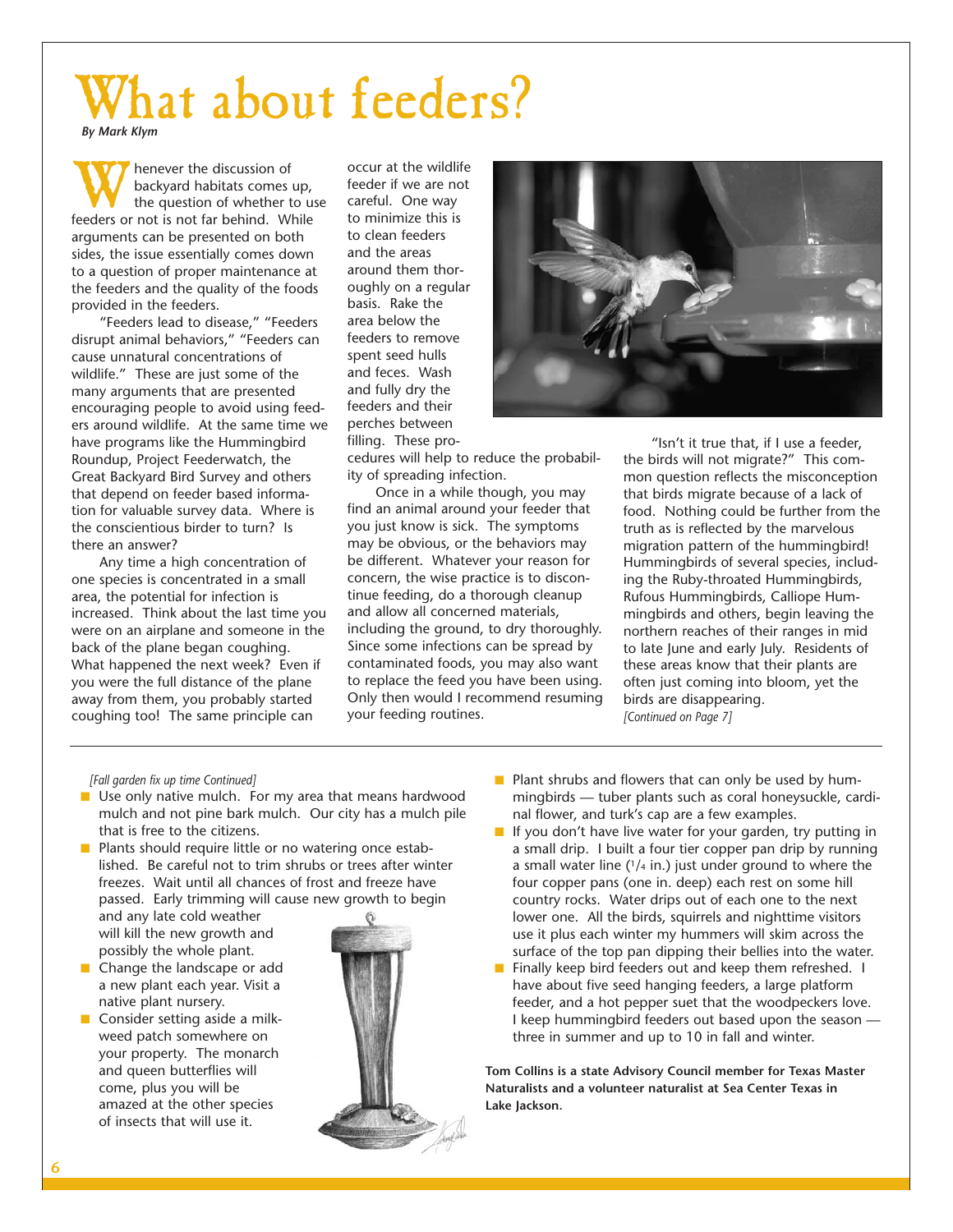#### *[What about feeders Continued]*

They are coming south in search of abundant foods that are beginning to bloom here — not fleeing an area of famine! Keeping feeders active does not disrupt migratory behaviors.

Why should one choose to use a feeder? It increases the probability that you will enjoy wildlife without having to travel from your place of residence. Often, in the dead of winter,



properties with feeders are the only locations where there is a variety of birds or other wildlife. Feeders provide you with an opportunity to observe wildlife closely, often much closer than you would in "natural" situations. Feeders are often the easiest locations to photograph wildlife.

Using a feeder is a personal choice there are valid points to be made on both sides of the argument — if you are maintaining a clean, healthy and safe environment around your feeders.

**Mark Klym is an information specialist with the Wildlife Diversity Program and coordinator of the Texas Hummingbird Roundup.**

#### *[Back Porch Continued]*

Aldo Leopold said "There are some who can live without wild things and some who cannot." Most of us who can't live without wild things got that way early in life without even thinking about it. Is it possible for today's kids to really experience nature in a world that tells us to stay on the trails and leave everything alone? Where can kids "dig holes to China," climb trees, get wet and muddy, and discover wiggly, squirmy living treasures during their day to day activities?

Fitch's message rings loud and true to me the most powerful conservation tool we have is just getting people 'out there.' I can talk about nature all day, but it's no substitute for allowing folks the opportunity to explore and discover on their own. We're only restrained by our 21st century fears and cautions — What if a bug bites, a thorn scratches, or a sound frightens? The dangers aren't really as great as we make them out to be — the real danger is in denying kids the experience itself.

So, as we enter fall, think about how you learned to love nature and try to give someone that same kind of experience. It isn't just the seasons that change, nature changes people, too — if we'll let it.

# Wild Stuff!

### **Venomous Snakes of Texas Poster**

#### Love Texas Snakes?

Now you can have your very own color poster of the Venomous Snakes of Texas! This brand new poster features photographic images of 11 different native venomous snakes and an identification key in the lower left corner. Be the first on your block to be able to identify some of the most fascinating animals in the state.

Complete the order form and send it to us with a check or money order for \$5.00 (includes postage and handling) and we'll send you one for your bedroom, classroom or living room wall.



#### **Order form also available online at: www.tpwd.state.tx.us/expltx/jrnat/poster.htm**

**Please make checks payable to: TPWD Nongame Fund**

**and mail to:** 

**Texas Parks and Wildlife Department Wildlife Diversity Branch 4200 Smith School Road Austin, Texas 78744**

| Number of copies<br>NOTE: You may order up to four posters for \$3.00 shipping. |
|---------------------------------------------------------------------------------|

**NOTE: You may order up to four posters for \$3.00 shipping. Add \$1.00 for each additional poster.**